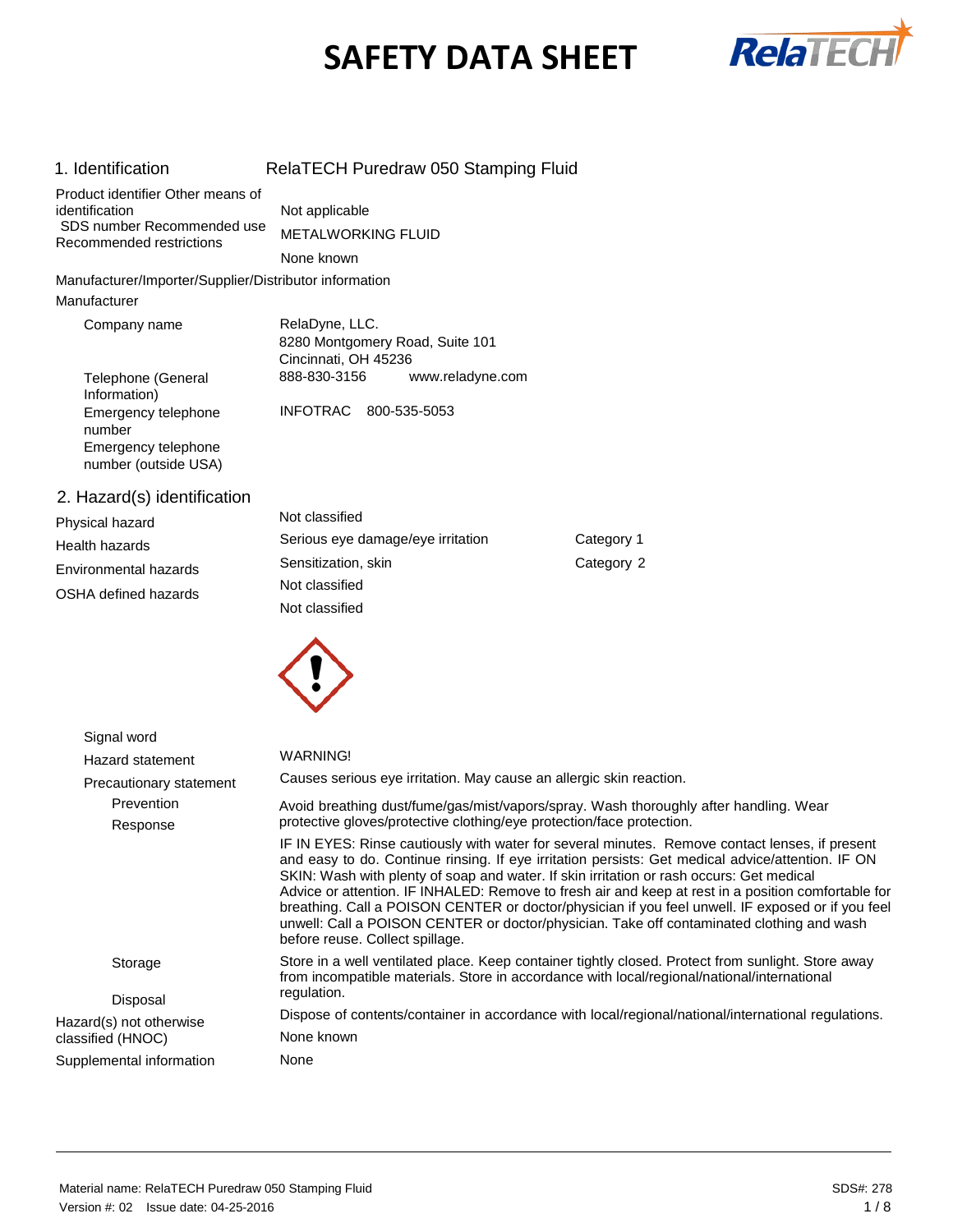### 3. Composition/information on ingredients

### Mixtures

| Chemical name                                   | Common name and synonyms | CAS number | $\%$        |
|-------------------------------------------------|--------------------------|------------|-------------|
| 3-IODO-2-PROPYNYL BITYL CARBAMATE               |                          | Mixture    | $0.1 - 1.0$ |
|                                                 |                          |            |             |
| DIETHYLENE GLYCOL MONOBUTYL ETHER               |                          | 112-34-5   | 1-5         |
| HEXAHYDRO-1,3,5-TRIS (2-HYDROXETHYL)-S-TRIAZINE |                          | 4719-04-4  | 1-5         |

Other components below reportable levels

\*Designates that a specific chemical identity and/or percentage of composition has been withheld as a trade secret

| 4. First-aid measures                                                        |                                                                                                                                                                                                                                                                                                         |
|------------------------------------------------------------------------------|---------------------------------------------------------------------------------------------------------------------------------------------------------------------------------------------------------------------------------------------------------------------------------------------------------|
| Inhalation                                                                   | If breathing is difficult, remove to fresh air and keep at rest in a position comfortable for breathing.<br>Call a POISON CENTER or doctor/physician if you feel unwell. Under normal conditions of<br>intended use, this material is not expected to be an inhalation hazard.                          |
| Skin contact                                                                 | Immediately flush with plenty of water for at least 15 minutes while removing contaminated clothing<br>and shoes. If skin irritation occurs: Get medical advice/attention. Wash contaminated clothing<br>before reuse.                                                                                  |
| Eye contact                                                                  | Immediately flush eyes with plenty of water for at least 15 minutes. Remove contact lenses, if<br>present and easy to do. Continue rinsing. If eye irritation persists: Get medical advice/attention.                                                                                                   |
| Ingestion                                                                    | Rinse mouth thoroughly. Do not give liquids. Never give anything by mouth to a victim who is<br>unconscious or is having convulsions. Do not induce vomiting. If vomiting occurs, keep head low<br>so that stomach content doesn't get into the lungs. Get medical advice/attention if you feel unwell. |
| Most important<br>symptoms/effects, acute and<br>delayed                     | Severe eye irritation. Symptoms may include stinging, tearing, redness, swelling, and blurred<br>vision.                                                                                                                                                                                                |
| Indication of immediate<br>medical attention and special<br>treatment needed | Provide general supportive measures and treat symptomatically. Symptoms may be delayed.                                                                                                                                                                                                                 |
| General information                                                          | If exposed or concerned: Get medical advice/attention. Show this safety data sheet to the doctor in<br>attendance. Wash contaminated clothing before reuse.                                                                                                                                             |
| 5. Fire-fighting measures                                                    |                                                                                                                                                                                                                                                                                                         |
| Suitable extinguishing media                                                 | Foam. Dry chemicals. Carbon dioxide (CO2). Use extinguishing measures that are appropriate to<br>local circumstances and the surrounding environment.                                                                                                                                                   |
| Unsuitable<br>extinguishing<br>media                                         | Do not use water jet as an extinguisher, as this will spread the fire.                                                                                                                                                                                                                                  |
| Specific hazards arising from<br>the chemical                                | During fire, gases hazardous to health may be formed.                                                                                                                                                                                                                                                   |
| Special protective equipment and<br>precautions for firefighters Fire        | Wear suitable protective equipment.                                                                                                                                                                                                                                                                     |
| fighting<br>equipment/instructions                                           | Use standard firefighting procedures and consider the hazards of other involved materials. Move<br>containers from fire area if you can do so without risk.                                                                                                                                             |
| Specific methods                                                             | Use standard firefighting procedures and consider the hazards of other involved materials. In the<br>event of fire and/or explosion do not breathe fumes.                                                                                                                                               |
| General fire hazards                                                         | No unusual fire or explosion hazards noted.                                                                                                                                                                                                                                                             |

### 6. Accidental release measures

Personal precautions, protective equipment and emergency procedures Keep unnecessary personnel away. Keep people away from and upwind of spill/leak. Wear appropriate protective equipment and clothing during clean-up. Do not breathe mist or vapor. Do not touch damaged containers or spilled material unless wearing appropriate protective clothing. Ensure adequate ventilation. Local authorities should be advised if significant spillages cannot be contained. For personal protection, see section 8 of the SDS.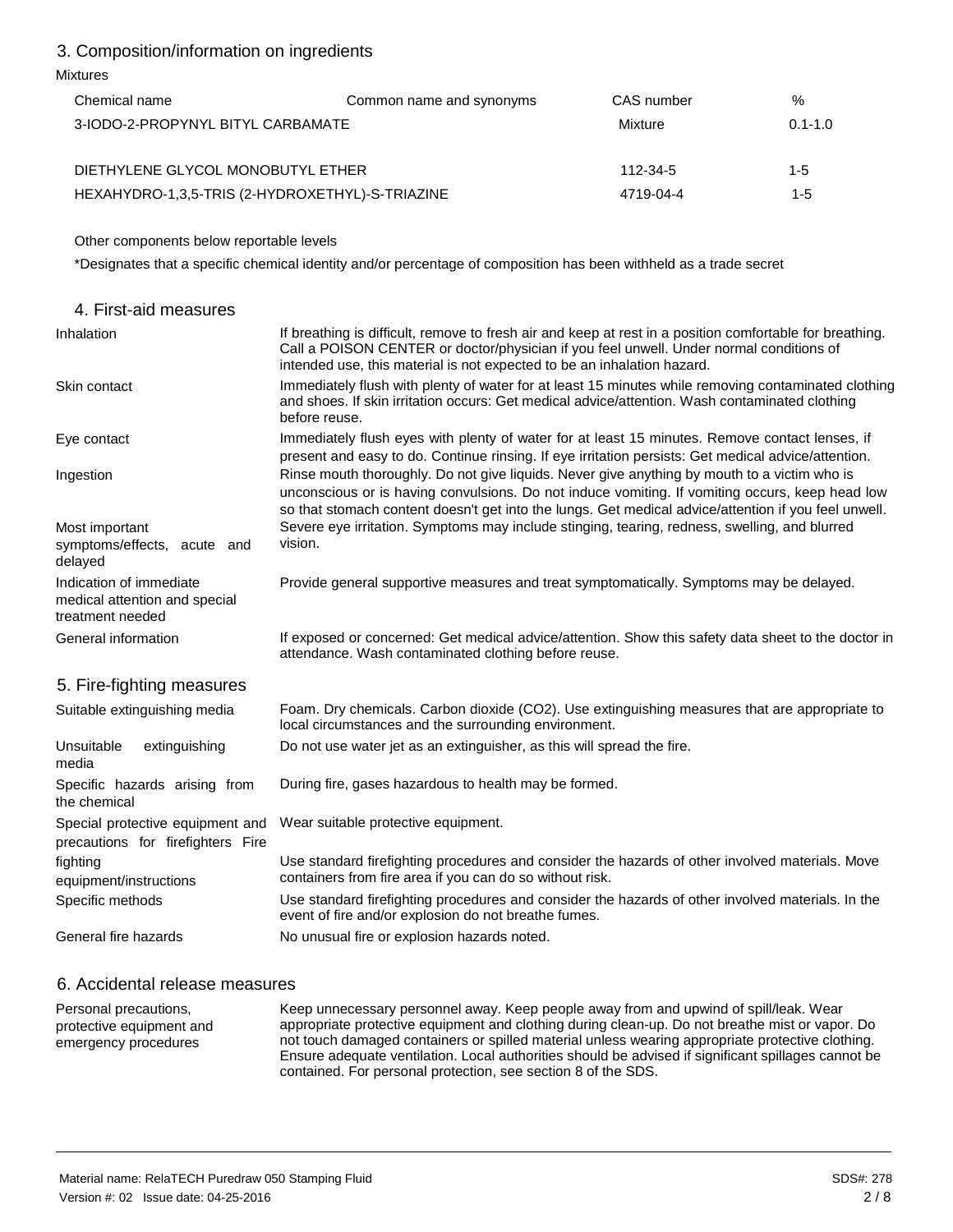| Methods and materials for<br>containment and cleaning up        | Local authorities should be advised if significant spillages cannot be contained.                                                                                                                                                                                                                                                                                                                                                         |
|-----------------------------------------------------------------|-------------------------------------------------------------------------------------------------------------------------------------------------------------------------------------------------------------------------------------------------------------------------------------------------------------------------------------------------------------------------------------------------------------------------------------------|
|                                                                 | Large Spills: Stop the flow of material, if this is without risk. Use water spray to reduce vapors or<br>divert vapor cloud drift. Dike the spilled material, where this is possible. Cover with plastic sheet to<br>prevent spreading. Absorb in vermiculite, dry sand or earth and place into containers. Clean up in<br>accordance with all applicable regulations. Following product recovery, flush area with water.                 |
|                                                                 | Small Spills: Wipe up with absorbent material (e.g. cloth, fleece). Clean surface thoroughly to<br>remove residual contamination.                                                                                                                                                                                                                                                                                                         |
| Environmental precautions                                       | Never return spills to original containers for re-use. For waste disposal, see section 13 of the SDS.<br>Avoid discharge into drains, water courses or onto the ground. Contact local authorities in case of<br>spillage to drain/aquatic environment. Use appropriate containment to avoid environmental<br>contamination.                                                                                                               |
| 7. Handling and storage                                         |                                                                                                                                                                                                                                                                                                                                                                                                                                           |
| Precautions for safe handling                                   | Do not cut, weld, solder, drill, grind, or expose containers to heat, flame, sparks, or other sources of<br>ignition. Avoid contact with eyes. Avoid prolonged exposure. Provide adequate ventilation. Wear<br>appropriate personal protective equipment. Observe good industrial hygiene practices.                                                                                                                                      |
| Conditions for safe storage,<br>including any incompatibilities | To maintain product quality, do not store in heat or direct sunlight. Store in original tightly closed<br>container. Room temperature - normal conditions. Store away from incompatible materials (see<br>Section 10 of the SDS). Keep this material away from food, drink and animal feed. Do not allow<br>material to freeze. If frozen, product may separate. Thaw completely at room temperature and stir<br>thoroughly prior to use. |
| 8. Exposure controls/personal protection                        |                                                                                                                                                                                                                                                                                                                                                                                                                                           |

## Occupational exposure limits

| U.S. - OSHA |  |
|-------------|--|

|                                                             | <b>Type</b>                                                           | Value                                                                                                                                                                                                                                                                                                                                                                                                                                                                                       |
|-------------------------------------------------------------|-----------------------------------------------------------------------|---------------------------------------------------------------------------------------------------------------------------------------------------------------------------------------------------------------------------------------------------------------------------------------------------------------------------------------------------------------------------------------------------------------------------------------------------------------------------------------------|
| <b>ACGIH</b>                                                |                                                                       |                                                                                                                                                                                                                                                                                                                                                                                                                                                                                             |
|                                                             | Type                                                                  | Value                                                                                                                                                                                                                                                                                                                                                                                                                                                                                       |
| DIETHYLENE GLYCOL<br>MONOBUTYL ETHER (CAS<br>$112 - 34 - 5$ | <b>TWA</b>                                                            | <b>10 PPM</b>                                                                                                                                                                                                                                                                                                                                                                                                                                                                               |
| Appropriate<br>engineering<br>controls                      |                                                                       | Good general ventilation (typically 10 air changes per hour) should be used. Ventilation rates<br>should be matched to conditions. If applicable, use process enclosures, local exhaust ventilation,<br>or other engineering controls to maintain airborne levels below recommended exposure limits. If<br>exposure limits have not been established, maintain airborne levels to an acceptable level. Provide<br>eyewash station. Eye wash fountain and emergency showers are recommended. |
|                                                             | Individual protection measures, such as personal protective equipment |                                                                                                                                                                                                                                                                                                                                                                                                                                                                                             |
| Eye/face protection                                         | recommended.                                                          | Wear safety glasses with side shields (or goggles). Do not get in eyes. Eye wash fountain is                                                                                                                                                                                                                                                                                                                                                                                                |
| Skin protection                                             |                                                                       |                                                                                                                                                                                                                                                                                                                                                                                                                                                                                             |
| Hand protection                                             | Use protective gloves made of: Nitrile.                               |                                                                                                                                                                                                                                                                                                                                                                                                                                                                                             |
| Other                                                       | Wear suitable protective clothing and gloves.                         |                                                                                                                                                                                                                                                                                                                                                                                                                                                                                             |
| Respiratory protection                                      |                                                                       | In case of insufficient ventilation, wear suitable respiratory equipment.                                                                                                                                                                                                                                                                                                                                                                                                                   |
| Thermal hazards                                             | Wear appropriate thermal protective clothing, when necessary.         |                                                                                                                                                                                                                                                                                                                                                                                                                                                                                             |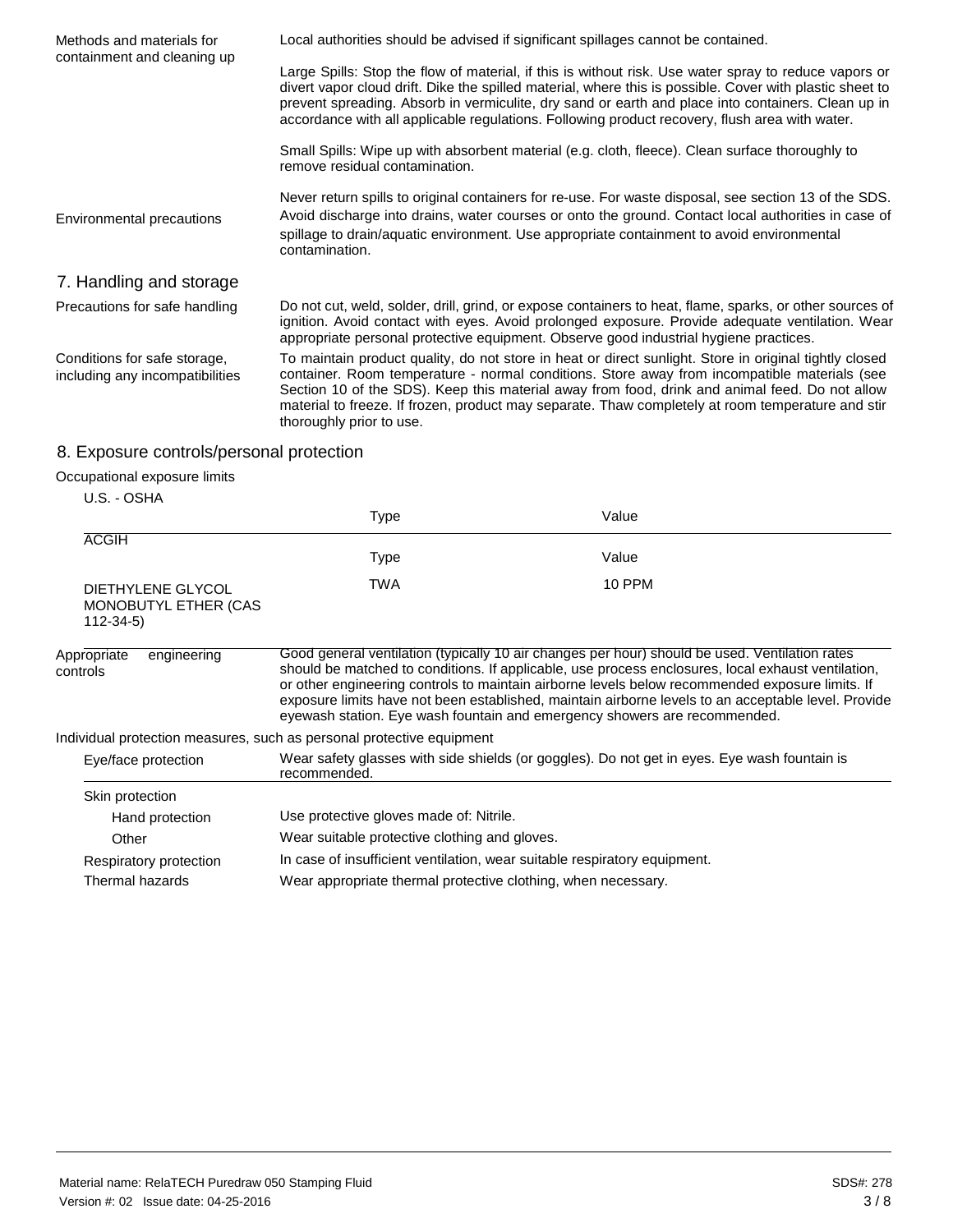General hygiene **When using, do not eat, drink or smoke**. Do not get in eyes, on skin, on clothing. Always observe considerations good personal hygiene measures, such as washing after handling the material and before eating, drinking, and/or smoking. Routinely wash work clothing and protective equipment to remove contaminants.

### 9. Physical and chemical properties

| Appearance                                   | Clear                                       |
|----------------------------------------------|---------------------------------------------|
| Physical state                               | Liquid                                      |
| Form                                         | Liquid                                      |
| Color                                        | Amber                                       |
| Odor                                         | Mild                                        |
| Odor threshold                               | Not available.                              |
| рH                                           | 9.0-9.3 Typical                             |
| Melting point/freezing point                 | $<$ 32 °F ( $<$ 0 °C)                       |
| Initial boiling point and boiling<br>range   | $> 212$ °F ( $> 100$ °C)                    |
| Flash point                                  | Not applicable                              |
| Evaporation rate                             | Like water when diluted                     |
| Flammability (solid, gas)                    | Not applicable                              |
| Upper/lower flammability or explosive limits |                                             |
| Flammability limit - lower<br>(%)            | Not available                               |
| Flammability limit - upper<br>(% )           | Not available                               |
| Explosive limit - lower (%)                  | Not available                               |
| Explosive limit - upper (%)                  | Not available                               |
| Vapor pressure                               | Not available                               |
| Vapor density                                | Not available                               |
| Relative density                             | Not available                               |
| Solubility(ies)                              | 100 % Water Miscible                        |
| Partition coefficient (n-<br>octanol/water)  | Not available                               |
| Auto-ignition temperature                    | Not available                               |
| Decomposition temperature                    | Not available                               |
| Viscosity                                    | Not available                               |
| Other information                            |                                             |
| pH in aqueous solution                       | $9.0 \& 5\%$                                |
| Specific gravity                             | 0.97                                        |
| VOC ASTM D2369                               | 15 %                                        |
| 10. Stability and reactivity                 |                                             |
| Reactivity                                   | The product is stable and non-reactive unde |

#### Reactivity Chemical stability Possibility of hazardous reactions Conditions to avoid Incompatible materials Hazardous decomposition products er normal conditions of use, storage and transport. Material is stable under normal conditions. No dangerous reaction known under conditions of normal use. Hazardous polymerization does not occur. Heat, flames and sparks. Temperatures exceeding the flash point. Contact with incompatible materials. Avoid contact with oxidizers or reducing agents. Smoke, fumes, and oxides of carbon

### 11. Toxicological information

Information on likely routes of exposure

Inhalation Prolonged inhalation may be harmful. May be harmful if swallowed and enters airways.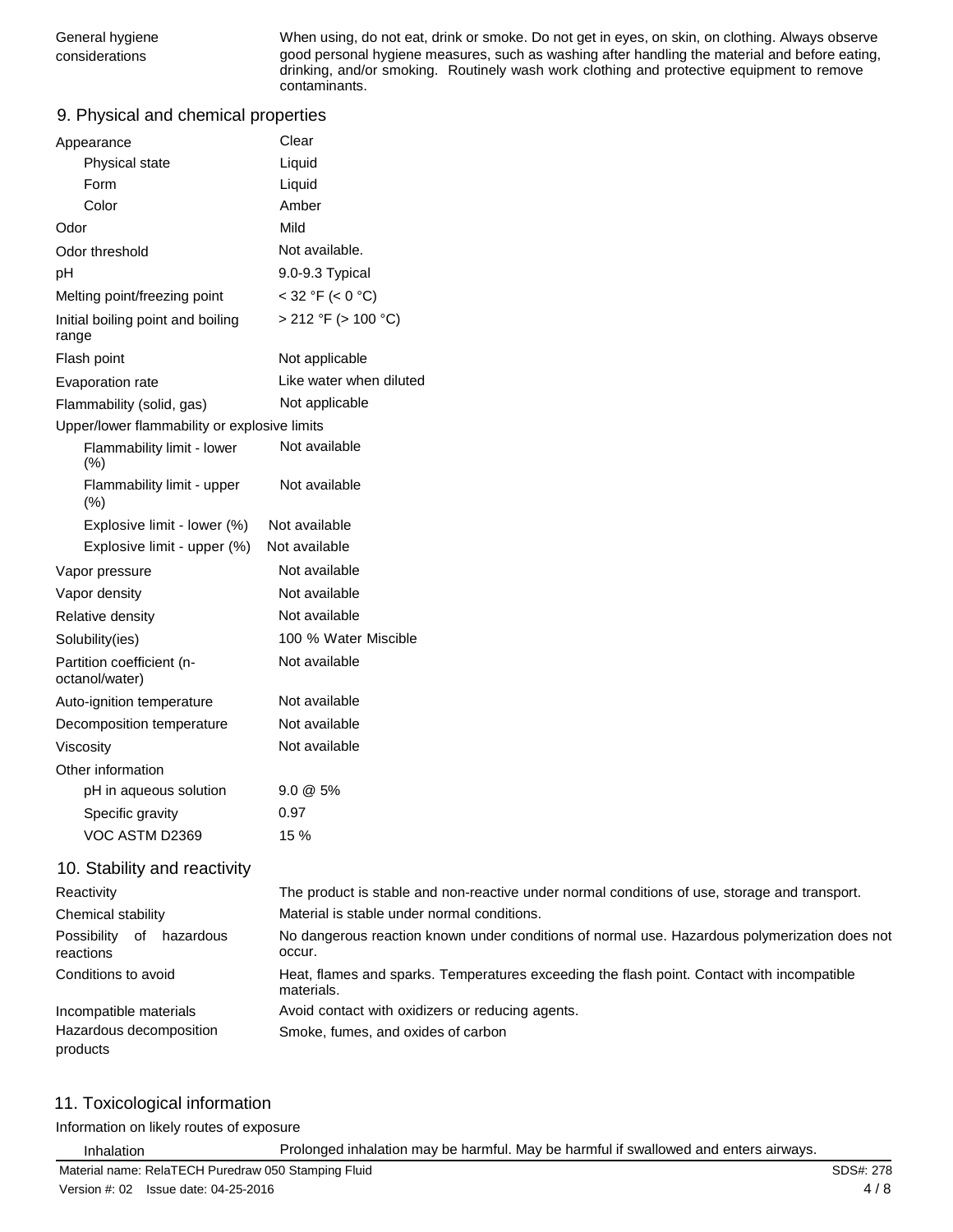| Skin contact                                                                       | discomfort and dermatitis.             | May be irritating to the skin. Frequent or prolonged contact may defat and dry the skin, leading to |
|------------------------------------------------------------------------------------|----------------------------------------|-----------------------------------------------------------------------------------------------------|
| Eye contact                                                                        |                                        | Causes serious eye irritation. Direct contact with eyes may cause temporary irritation.             |
| Ingestion                                                                          | Expected to be a low ingestion hazard. |                                                                                                     |
| Symptoms related to the<br>physical, chemical and<br>toxicological characteristics | vision.                                | Severe eye irritation. Symptoms may include stinging, tearing, redness, swelling, and blurred       |
| Information on toxicological effects                                               |                                        |                                                                                                     |
| Acute toxicity                                                                     |                                        | Expected to be a low hazard for usual industrial or commercial handling by trained personnel.       |
| Components                                                                         | <b>Species</b>                         | <b>Test Results</b>                                                                                 |
| DIETHYLENE GLYCOL MONOBUTYL ETHER (CAS 112-34-5<br>Dermal                          |                                        |                                                                                                     |
| LD 50                                                                              | Rabbit                                 | 2700 mg/kg                                                                                          |
| Oral                                                                               | Guinea Pig                             | 2000 mg/kg                                                                                          |
| 3-IODO-2-PROPYNYL BUTYLCARBAMATE (CAS 55406-53-6)<br>Dermal                        |                                        |                                                                                                     |
| LD50<br>Oral                                                                       | Rabbit                                 | >2000 mg/kg                                                                                         |
| LD50                                                                               | Rat                                    | $1.1$ g/kg                                                                                          |
|                                                                                    |                                        |                                                                                                     |
|                                                                                    |                                        |                                                                                                     |
|                                                                                    |                                        |                                                                                                     |
|                                                                                    |                                        |                                                                                                     |

\* Estimates for product may be based on additional component data not shown. Skin corrosion/irritation Serious eye damage/eye irritation Respiratory or skin sensitization Respiratory sensitization Skin sensitization Germ cell mutagenicity **Carcinogenicity** Prolonged skin contact may cause temporary irritation. Defatting, drying and cracking of skin. Causes serious eye irritation. Not a respiratory sensitizer. This product is not expected to cause skin sensitization. No data available to indicate product or any components present at greater than 0.1% are mutagenic or genotoxic. This product is not considered to be a carcinogen by IARC, ACGIH, NTP, or OSHA.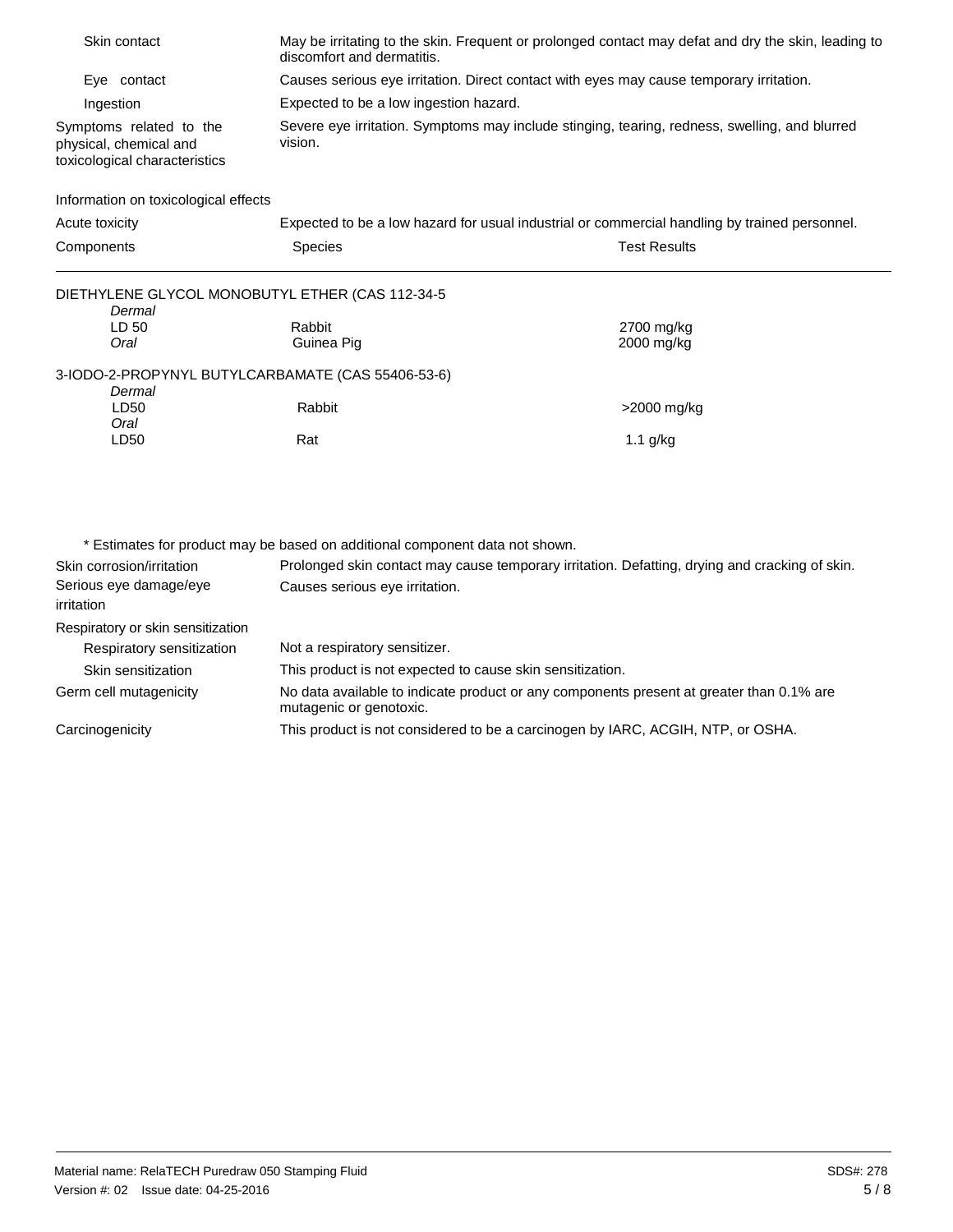| Not classified.                      |                                                                                                                                                                                                       |
|--------------------------------------|-------------------------------------------------------------------------------------------------------------------------------------------------------------------------------------------------------|
| Not classified.                      |                                                                                                                                                                                                       |
| injury or death.                     | If aspirated into lungs during swallowing or vomiting, may cause chemical pneumonia, pulmonary                                                                                                        |
| Prolonged inhalation may be harmful. |                                                                                                                                                                                                       |
|                                      |                                                                                                                                                                                                       |
|                                      | The product is not classified as environmentally hazardous. However, this does not exclude the<br>possibility that large or frequent spills can have a harmful or damaging effect on the environment. |
| Species                              | <b>Test Results</b>                                                                                                                                                                                   |
|                                      | US. OSHA Specifically Regulated Substances (29 CFR 1910.1001-1050)<br>This product is not expected to cause reproductive or developmental effects.                                                    |

| Aquatic           |  |
|-------------------|--|
| Acute None Listed |  |

\* Estimates for product may be based on additional component data not shown.

| Persistence and degradability                     | No data is available on the degradability of this product. |
|---------------------------------------------------|------------------------------------------------------------|
| Bioaccumulative potential                         |                                                            |
| Partition coefficient n-octanol / water (log Kow) |                                                            |

| Mobility in soil      | No data available.                                                                                                                                                                         |
|-----------------------|--------------------------------------------------------------------------------------------------------------------------------------------------------------------------------------------|
| Other adverse effects | No other adverse environmental effects (e.g. ozone depletion, photochemical ozone creation<br>potential, endocrine disruption, global warming potential) are expected from this component. |

13. Disposal considerations

| Disposal instructions                    | Consult authorities before disposal. Do not contaminate ponds, waterways or ditches with<br>chemical or used container. Dispose of contents/container in accordance with<br>local/regional/national/international regulations.                   |  |
|------------------------------------------|--------------------------------------------------------------------------------------------------------------------------------------------------------------------------------------------------------------------------------------------------|--|
| regulations<br>Local disposal            | Dispose in accordance with all applicable regulations.                                                                                                                                                                                           |  |
| Hazardous waste code                     | The waste code should be assigned in discussion between the user, the producer and the waste<br>disposal company.                                                                                                                                |  |
| Waste from residues / unused<br>products | Dispose of in accordance with local regulations. Empty containers or liners may retain some<br>product residues. This material and its container must be disposed of in a safe manner (see:<br>Disposal instructions).                           |  |
| Contaminated packaging                   | Empty containers should be taken to an approved waste handling site for recycling or disposal.<br>Since emptied containers may retain product residue, follow label warnings even after container is<br>emptied. Do not re-use empty containers. |  |

### 14. Transport information

### DOT

Not regulated as dangerous goods. Not regulated by D.O.T. IATA

Not regulated as dangerous goods. Not regulated by D.O.T. IMDG

Not regulated as dangerous goods. Not regulated by D.O.T.

Transport in bulk according to Not established. Annex II of MARPOL 73/78 and the IBC Code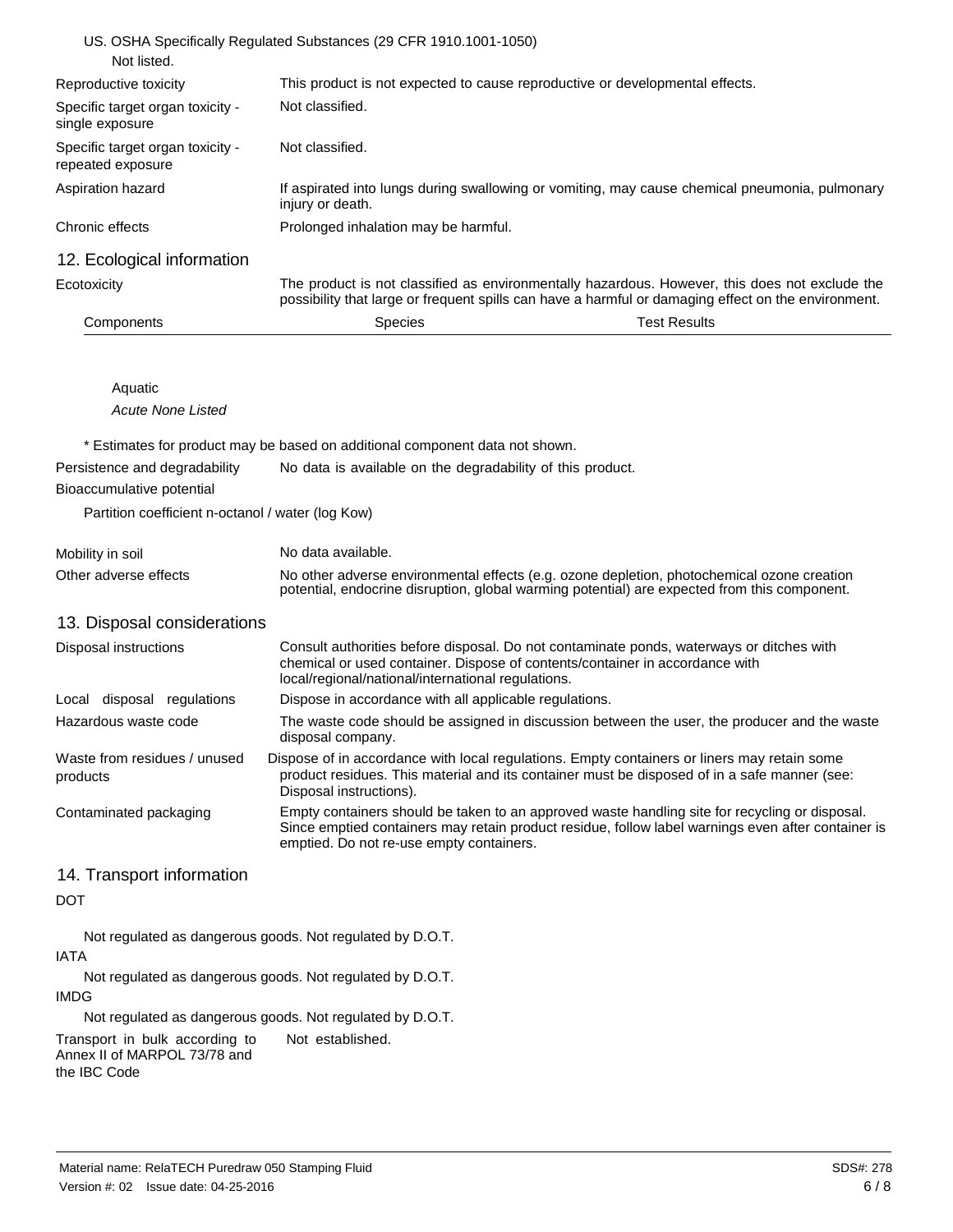### 15. Regulatory information

|            | <b>10. Regulatory information</b>                                                                               |                                                                                                               |                                                                                                                                                                                                                                                                                                                            |                                  |
|------------|-----------------------------------------------------------------------------------------------------------------|---------------------------------------------------------------------------------------------------------------|----------------------------------------------------------------------------------------------------------------------------------------------------------------------------------------------------------------------------------------------------------------------------------------------------------------------------|----------------------------------|
|            | US federal regulations                                                                                          |                                                                                                               | This product is a "Hazardous Chemical" as defined by the OSHA Hazard Communication<br>Standard, 29 CFR 1910.1200. It may be reportable under the provisions of SARA Sections 311<br>and 312 if specific threshold criteria are met or exceeded.                                                                            |                                  |
|            | TSCA Section 12(b) Export Notification (40 CFR 707, Subpt. D)<br>CERCLA Hazardous Substance List (40 CFR 302.4) |                                                                                                               | HEXAHYDRO-1,3,5-TRIS (2-HYDROXYTHYL)-S-TRIAZINE (CAS 4719-04-4) 1.0% One time export notification only                                                                                                                                                                                                                     |                                  |
|            | Not listed.<br>SARA 304 Emergency release notification                                                          |                                                                                                               |                                                                                                                                                                                                                                                                                                                            |                                  |
|            | Not regulated.<br>US. OSHA Specifically Regulated Substances (29 CFR 1910.1001-1050)                            |                                                                                                               |                                                                                                                                                                                                                                                                                                                            |                                  |
|            | Not listed.                                                                                                     |                                                                                                               |                                                                                                                                                                                                                                                                                                                            |                                  |
|            | Superfund Amendments and Reauthorization Act of 1986 (SARA)                                                     |                                                                                                               |                                                                                                                                                                                                                                                                                                                            |                                  |
|            | Hazard categories                                                                                               | Immediate Hazard - Yes<br>Delayed Hazard -<br>Fire Hazard -<br>Pressure Hazard - No<br>Reactivity Hazard - No | No.<br>No.                                                                                                                                                                                                                                                                                                                 |                                  |
|            | SARA 302 Extremely hazardous substance<br>Not listed.                                                           |                                                                                                               |                                                                                                                                                                                                                                                                                                                            |                                  |
| chemical   | SARA 311/312 Hazardous                                                                                          | Yes                                                                                                           |                                                                                                                                                                                                                                                                                                                            |                                  |
|            | SARA 313 (TRI reporting)<br>DIETHYLENE GLYCOL MONOBUTYL ETHER<br>3-IODO-2-PROPYNYL BUTYLCARBAMATE               |                                                                                                               | CAS 112-34-5 1-5 % BY WEIGHT<br>CAS 55406-53-6 0.1-1.0% BY WEIGHT                                                                                                                                                                                                                                                          |                                  |
|            | Other federal regulations                                                                                       |                                                                                                               |                                                                                                                                                                                                                                                                                                                            |                                  |
|            | Clean Air Act (CAA) Section 112 Hazardous Air Pollutants (HAPs) List                                            |                                                                                                               |                                                                                                                                                                                                                                                                                                                            |                                  |
|            | Not regulated.                                                                                                  |                                                                                                               | Clean Air Act (CAA) Section 112(r) Accidental Release Prevention (40 CFR 68.130)                                                                                                                                                                                                                                           |                                  |
|            | Not regulated.                                                                                                  |                                                                                                               |                                                                                                                                                                                                                                                                                                                            |                                  |
| (SDWA)     | Safe Drinking Water Act                                                                                         | Not regulated.                                                                                                |                                                                                                                                                                                                                                                                                                                            |                                  |
| <b>FDA</b> |                                                                                                                 | Not regulated.                                                                                                | US state regulations<br>US. California Controlled Substances. CA Department of Justice (California Health and Safety Code Section 11100)                                                                                                                                                                                   |                                  |
|            | Not listed.<br>US. Massachusetts RTK - Substance List                                                           |                                                                                                               |                                                                                                                                                                                                                                                                                                                            |                                  |
|            | Not regulated.                                                                                                  |                                                                                                               |                                                                                                                                                                                                                                                                                                                            |                                  |
|            | US. New Jersey Worker and Community Right-to-Know Act<br>Not listed.                                            |                                                                                                               |                                                                                                                                                                                                                                                                                                                            |                                  |
|            | US. Pennsylvania Worker and Community Right-to-Know Law                                                         |                                                                                                               |                                                                                                                                                                                                                                                                                                                            |                                  |
|            | Not listed.<br>US. Rhode Island RTK                                                                             |                                                                                                               |                                                                                                                                                                                                                                                                                                                            |                                  |
|            | Not regulated.                                                                                                  |                                                                                                               |                                                                                                                                                                                                                                                                                                                            |                                  |
|            | <b>Quality Management</b><br>District (SCAQMD) Rule<br>1144 (VOC Emissions)                                     | % to maintain compliance.                                                                                     | California South Coast Air This product is subject to SCAQMD Rule 1144; it is compliant and may be sold and used in the<br>SCAQMD. The VOC content of the product is73 g/L, measured by ASTM Method E-1868-10. This<br>product has a specified use dilution VOC limit of 75 g/L, the maximum dilution concentration is 100 |                                  |
|            | US. California Proposition 65                                                                                   |                                                                                                               |                                                                                                                                                                                                                                                                                                                            |                                  |
|            | any chemicals currently listed as carcinogens or reproductive toxins.                                           |                                                                                                               | California Safe Drinking Water and Toxic Enforcement Act of 1986 (Proposition 65): This material is not known to contain                                                                                                                                                                                                   |                                  |
|            | International Inventories                                                                                       |                                                                                                               |                                                                                                                                                                                                                                                                                                                            |                                  |
|            | Country(c) or region                                                                                            | Inventory name                                                                                                |                                                                                                                                                                                                                                                                                                                            | On inventory or exempt (yes/no)* |

| Country(s) or region | Inventory name                      | On inventory or exempt (yes/no)* |
|----------------------|-------------------------------------|----------------------------------|
| Canada               | Domestic Substances List (DSL)      | Yes                              |
| Canada               | Non-Domestic Substances List (NDSL) | No                               |